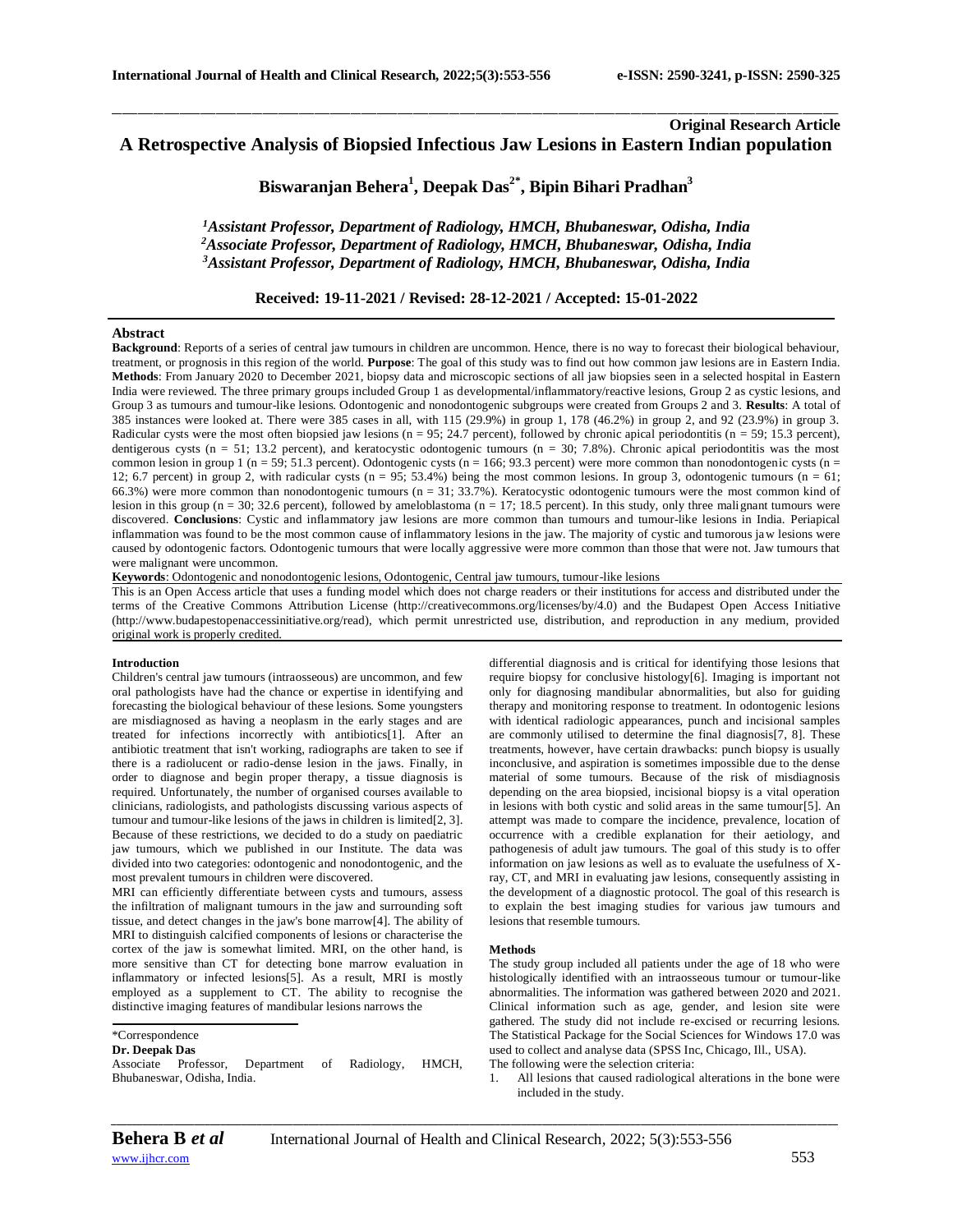2. Bone erosion in soft tissue tumours was ruled out.

3. Cysts that are aggressive, such as OKC, CEOC, and aneurysmal bone cyst, were included. For logical conclusions, the complete study material was examined and categorised into numerous categories.

## **Results**

There were 1,280 oral biopsies found in total, with 37 of them being for re-excised and recurrent lesions. 385 (31.6%) of the remaining

\_\_\_\_\_\_\_\_\_\_\_\_\_\_\_\_\_\_\_\_\_\_\_\_\_\_\_\_\_\_\_\_\_\_\_\_\_\_\_\_\_\_\_\_\_\_\_\_\_\_\_\_\_\_\_\_\_\_\_\_\_\_\_\_\_\_\_\_\_\_\_\_\_\_\_\_\_\_\_\_\_\_\_\_\_\_\_\_\_\_\_\_\_\_\_\_\_\_\_\_\_\_\_\_\_\_\_\_\_\_\_\_\_\_\_\_\_\_\_\_\_\_\_\_\_\_\_\_\_\_\_\_\_\_\_\_\_\_\_\_ 1,243 primary oral biopsies were detected in the jaw. 248 (64.4%) of the 385 occurrences occurred in the mandible, while 127 (33.3%) occurred in the maxilla. In addition, 202 (52.5%) of the 385 instances were detected in men, while 183 (47.5%) were found in women. Patients ranged in age from 4 to 91 years old, with a mean age of 32.9 8 15.2 years. The following were the group distributions: group 1 115 (29.9%), group 2 178 (46.2%), and group 3 92. (23.9 percent).

| <b>Table 1: Frequencies of Group 1</b> |           |     |     |           |      |        |                 |  |  |  |  |
|----------------------------------------|-----------|-----|-----|-----------|------|--------|-----------------|--|--|--|--|
| <b>Diagnosis</b>                       | Location  |     |     |           |      | Gender | Mean age        |  |  |  |  |
|                                        | n(%)      | Man | Max | <b>NS</b> | male | female | $\pm$ SD, years |  |  |  |  |
| Chronic apical periodontitis           | 59 (51.3) | 34  | 23  | 2         | 28   | 31     | $35.4 \pm 15.4$ |  |  |  |  |
| Osteomyelitis                          | 12(10.4)  | 10  | 2   |           | 8    | 4      | $41.9 \pm 20.0$ |  |  |  |  |
| Condylar hyperplasia                   | 9(7.8)    | 9   |     |           | 5    | 4      | $22.6 \pm 6.6$  |  |  |  |  |
| <b>Dental abscess</b>                  | 6(5.2)    | 4   | 2   |           |      |        | $38.2 \pm 16.3$ |  |  |  |  |
| Perio-endo defect                      | 4(3.5)    | 3   |     |           |      |        | $41.3 \pm 12.3$ |  |  |  |  |
| Foreign body granuloma                 | 3(2.6)    |     |     |           |      |        | $39.3 \pm 10.8$ |  |  |  |  |
| <b>Exostosis</b>                       | 3(2.6)    | 2   |     |           |      |        | $41.7 \pm 1.5$  |  |  |  |  |
| <b>Condensing osteitis</b>             | 3(2.6)    | 3   |     |           |      |        | $35.7 \pm 6.7$  |  |  |  |  |
| Idiopathic osteosclerosis              | 3(2.6)    | 2   |     |           |      |        | $43.7 \pm 19.1$ |  |  |  |  |
| Oroantral fistula                      | 3(2.6)    |     |     |           |      |        | $32.0 \pm 4.4$  |  |  |  |  |
| <b>Bone marrow defect</b>              | 3(2.6)    | 3   | 0   |           |      |        | $34.7 \pm 0.6$  |  |  |  |  |
| $\rm{Others}^{1}$                      | 7(6.1)    | 6   |     |           | 4    | 3      |                 |  |  |  |  |
| Total                                  | 115 (100) | 77  | 36  | 2         | 61   | 54     |                 |  |  |  |  |

 $Man = Mandible$ ;  $Max = maxilla$ ;  $NS = not specified$ .

<sup>1</sup> Traumatic bone cyst (n = 2), tuberculosis (n = 1), traumatic neuroma (n = 1), bisphosphonate-induced osteonecrosis (n = 1), actinomycosis (n = 1), mucormycosis (n = 1).

Radicular cysts were the most prevalent biopsied jaw lesion (n = 95; 24.7 percent), followed by chronic apical periodontitis (n = 59; 15.3 percent), dentigerous cysts ( $n = 51$ ; 13.2 percent), and keratocystic odontogenic tumours ( $n = 30$ ; 7.8%).

## **Table 2: Frequencies of cystic lesions**

| Diagnosis                         | Location  |              | Gender         |           | Mean age       |          |                 |
|-----------------------------------|-----------|--------------|----------------|-----------|----------------|----------|-----------------|
|                                   | n(%)      | Man          | Max            | <b>NS</b> | male           | female   | $\pm$ SD, years |
| Odontogenic                       | 166(93.3) |              |                |           |                |          |                 |
| Radicular cyst                    | 95(53.4)  | 45           | 44             | 6         | 55             | 40       | $32.8 \pm 14.3$ |
| Dentigerous cyst                  | 51(28.7)  | 43           | 8              |           | 30             | 21       | $27.4 \pm 14.1$ |
| Residual cyst                     | 8(4.5)    | 6            | $\overline{c}$ |           | 6              | 2        | $41.3 \pm 15.4$ |
| Odontogenic cyst NS               | 6(3.4)    | 3            | 3              |           | 3              | 3        | $44.3 \pm 9.3$  |
| Glandular odontogenic cyst        | 3(1.7)    |              | 2              |           | 3              | $\theta$ | $32.7 \pm 11.1$ |
| Orthokeratinized odontogenic cyst | 3(1.7)    | 3            | $\overline{0}$ |           | $\overline{2}$ |          | $34 \pm 14.9$   |
| Nonodontogenic                    | 12(6.7)   |              |                |           |                |          |                 |
| Nasopalatine duct cyst            | 11(6.2)   | $\bf{0}$     | 11             |           | 6              | 5        | $38.7 \pm 20.1$ |
| Surgical ciliated cyst            | 1(0.6)    | $\mathbf{0}$ | 1              |           | $\theta$       |          | 27              |
| Total                             | 178 (100) | 101          | 71             | 6         | 105            | 73       |                 |

 $Man = Mandible; Max = maxilla; NS = not specified.$ 

Of the 115 cases in group 1 (table 1), 59 (51.3%) had chronic apical periodontitis, 12 (10.4%) had osteomyelitis, and 9 (7.8%) had condylar hyperplasia. 166 (93.3 percent) of the 178 cystic lesions in group 2 (table 2) were odontogenic. Radicular cysts accounted for 95  $(53.4%)$  of the patients, dentigerous cysts for 51 (28.7%), and nasopalatine duct cysts for 11 (6.2%). Of the 92 tumour and tumour-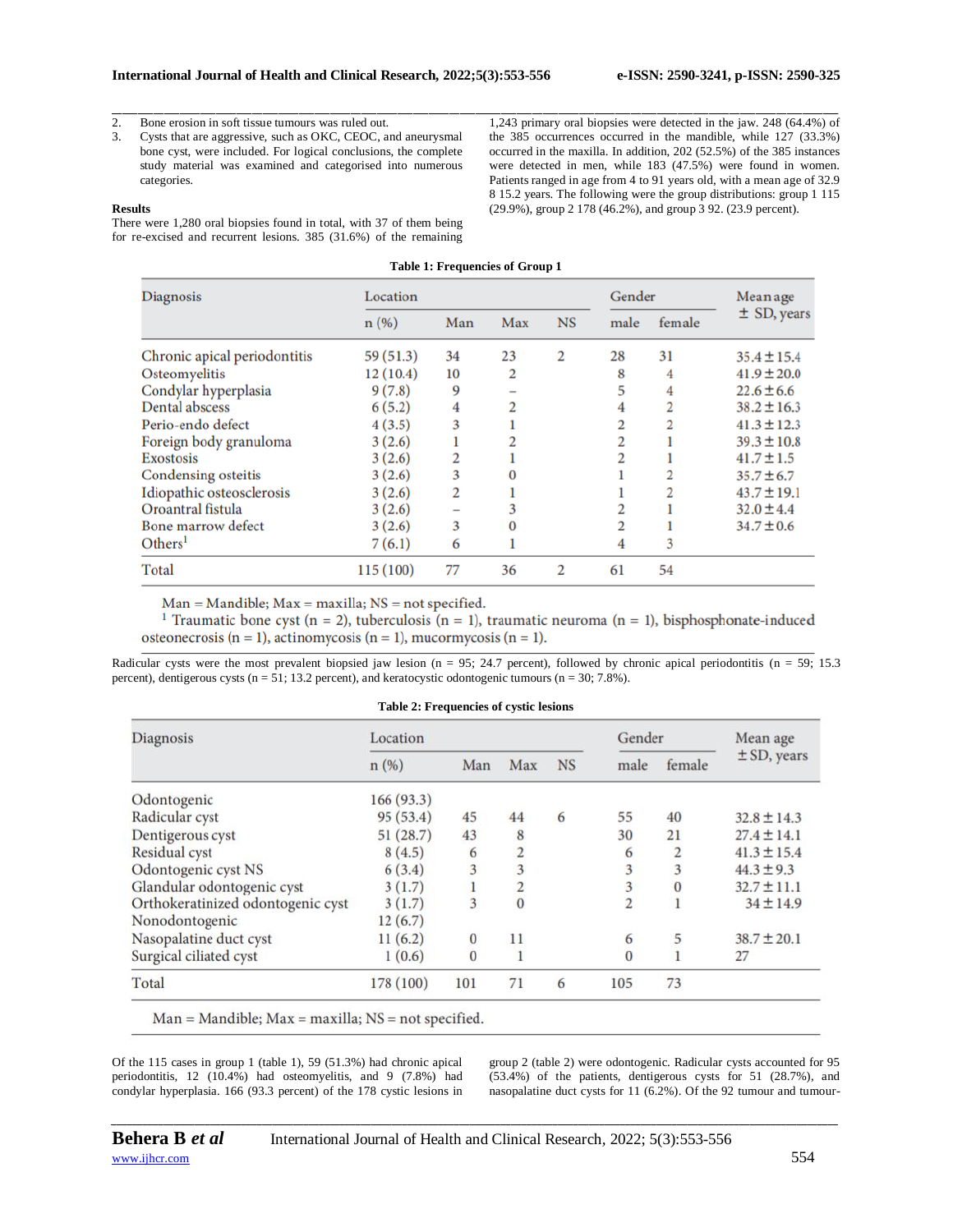like lesions in group 3, 61 (66.3 percent) were odontogenic. Keratocystic odontogenic tumours accounted for 30 (32.6%) of the cases, followed by 17 (18.5%) ameloblastomas, 10 (10.9%) central giant cell granulomas, and 9 (9.8%) odontomas. Only three (0.8 percent) of the 385 jaw lesions were revealed to be malignant nonodontogenic tumours.

## **Discussion**

Tumours and tumour-like lesions of the jaw can be caused by a range of lesions ranging from cysts to malignant tumours[8]. The majority of patients report of nonspecific symptoms such as edoema without discomfort or swelling with pain. As a result, radiological imaging in the form of a CT scan is critical in the diagnosing process[9, 10]. The findings of Dhanuthai et al.[9] in Thai children and Utsumi et al.[11] in Japanese kids that cystic lesions were the most common among the three groups in our investigation are consistent. Weir et al.[11] found that reactive and cystic lesions were more common than neoplasms in their investigation. Our findings that radicular cysts were the most often biopsied lesions in our study are in line with those of Skiavounou et al.<sup>[10]</sup> in Greek children and adolescents and Satorres Nieto et al.[13] in Spanish patients. Chronic apical periodontitis was found to be more prevalent than radicular cysts in reports from the United Kingdom and Singapore. Dentigerous cysts were shown to be more common than radicular cysts in a study of juvenile oral lesions in Thailand by Dhanuthai et al.[9], however this conclusion was likely due to the high number of referred cases of dentigerous cysts, as the study was conducted at a prominent referral hospital[14]. The mandible was the most often impacted site in all three groups, similar to prior research in which jaw diseases such as odontogenic cysts and odontogenic tumours were more frequently observed in the mandible[15]. Lima et al.[8] discovered that jaw lesions were slightly more common in the maxilla than the mandible in Brazilian children, but this is likely due to the fact that lesions with a distinct predilection for the mandible, such as ameloblastoma and osteomyelitis, were not observed in this study due to their rarity in the paediatric population[16].

The majority of cystic lesions in the current study were odontogenic cysts, which is similar with the findings of many other researchers[17]. Cystic lesions accounted for 14.3 percent of all acceptable oral biopsies, which is within the range of 13.8–21.1 percent seen in previous studies[18]. Odontogenic cysts accounted for 93.3 percent of cystic lesions in this study, which is slightly less than the 95.6–97.2 percent found in Sicilian and Greek participants[19]. This disparity could be explained by the fact that odontogenic keratocysts and calcifying odontogenic cysts were not included in the cystic group in this study, but rather in the tumours and tumor-like lesions group. In the most recent World Health Organization (WHO) classification of odontogenic tumours, the lesions were reclassified as odontogenic tumours rather than cysts due to their aggressive tendency[20]. The calcifying odontogenic cyst is now known as a calcifying cystic odontogenic tumour, and the odontogenic keratocyst is now known as a keratocystic odontogenic tumour[21]. The nasopalatine duct cyst was the most common nonodontogenic cyst in this investigation, which is consistent with prior results from Canada and the United Kingdom[21].

The majority of tumours and tumor-like lesions were found to be odontogenic in origin, which is consistent with the findings of most previous studies. Nonodontogenic tumours were somewhat more common in research by Parkins et al.[22] from Ghana, although this could be because nonaggressive odontogenic lesions like odontomas were not discovered in this investigation because only symptomatic patients and patients who presented with facial edoema were included. The most prevalent nonodontogenic tumour in this investigation was central giant cell granuloma, which is consistent with prior results from Libya and Brazil[23].

Odontogenic tumours and tumour-like lesions made up 4.9 percent of all acceptable oral biopsies, which is in line with prior research' findings of 0.8–9.6 percent. Ameloblastoma and odontoma were the most prevalent odontogenic tumours in most studies before the

inclusion of keratocystic odontogenic tumours and calcifying cystic odontogenic tumours in the WHO list of odontogenic cancers[17, 18]. Keratocystic odontogenic tumours were the most common odontogenic tumours in this study, followed by ameloblastomas, which is consistent with recent reports, but ameloblastomas (40.3 percent) were somewhat more common than keratocystic odontogenic tumours in another study from China by Jing et al (35.8 percent)[6]. In this study, this type of tumour accounted for 49.2% of all odontogenic tumours, which is higher than the 35.1 percent reported by El Gehani et al.[23] and the 38.7% reported by Luo and Li. This study found that benign tumours were considerably more common than malignant tumours, which is consistent with previous research[10, 22]. The current study showed no malignant odontogenic tumours. This discovery supports recent findings from other nations[17] showing the rarity of similar lesions in the jaw. In previous findings from other nations, the percentage of malignant odontogenic tumours ranged from 0.3 to 3.4 percent of all odontogenic tumours.

## **Conclusion**

\_\_\_\_\_\_\_\_\_\_\_\_\_\_\_\_\_\_\_\_\_\_\_\_\_\_\_\_\_\_\_\_\_\_\_\_\_\_\_\_\_\_\_\_\_\_\_\_\_\_\_\_\_\_\_\_\_\_\_\_\_\_\_\_\_\_\_\_\_\_\_\_\_\_\_\_\_\_\_\_\_\_\_\_\_\_\_\_\_\_\_\_\_\_\_\_\_\_\_\_\_\_\_\_\_\_\_\_\_\_\_\_\_\_\_\_\_\_\_\_\_\_\_\_\_\_\_\_\_\_\_\_\_\_\_\_\_\_\_\_

Lesions of the jaw that were cystic or inflammatory were more prevalent than tumours and tumor-like lesions. Periapical inflammation was found to be the most common cause of inflammatory lesions in the jaw. The majority of cystic and tumorous lesions in the jaw were caused by odontogenic factors. Locally aggressive odontogenic cancers such keratocystic odontogenic tumours and ameloblastomas were more common than non-aggressive odontogenic tumours like odontomas. The majority of benign jaw tumours were odontogenic in origin, while the majority of malignant tumours were nonodontogenic.

### **References**

- 1. Bataineh AB, Rawashdeh MA, Al Qudah MA: The prevalence of inflammatory and developmental odontogenic cysts in a Jordanian population: a clinicopathologic study. Quintessence Int 2004; 35:815–819.
- 2. Regezi JA: Odontogenic cysts, odontogenic tumors, fibroosseous, and giant cell lesions of the jaws. Mod Pathol 2002; 15:331–341.
- 3. Parkins GE, Armah G, Ampofo P: Tumours and tumour-like lesions of the lower face at Korle Bu Teaching Hospital, Ghana: an eight-year study. World J Surg Oncol 2007; 5:48.
- 4. Tortorici S, Amodio E, Massenti MF, Buzzanca ML, Burruano F, Vitale F: Prevalence and distribution of odontogenic cysts in Sicily: 1986–2005. J Oral Sci 2008; 50:15–18.
- 5. Okada H, Yamamoto H, Tilakaratne WM: Odontogenic tumors in Sri Lanka: analysis of 226 cases. J Oral Maxillofac Surg 2007;65: 875–882.
- 6. Jing W, Xuan M, Lin Y, Wu L, Liu L, Zheng X, Tang W, Qiao J, Tian W: Odontogenic tumours: a retrospective study of 1642 cases in a Chinese population. Int J Oral Maxillofac Surg 2007;36:20–25.
- 7. Daley TD, Wysocki GP, Pringle GA: Relative incidence of odontogenic tumors and oral and jaw cysts in a Canadian population. Oral Surg Oral Med Oral Pathol 1994;77:276–280.
- 8. Lima Gda S, Fontes ST, de Araújo LM, Etges A, Tarquinio SB, Gomes AP: A survey of oral and maxillofacial biopsies in children: a singlecenter retrospective study of 20 years in Pelotas-Brazil. J Appl Oral Sci 2008; 16:397–402.
- 9. Dhanuthai K, Banrai M, Limpanaputtajak S: A retrospective study of paediatric oral lesions from Thailand. Int J Paediatr Dent 2007; 17:248–253.
- 10. Skiavounou A, Iakovou M, Kontos-Toutouzas J, Kanellopoulou A, Papanikolaou S: Intra-osseous lesions in Greek children and adolescents: a study based on biopsy material over a 26-year period. J Clin Pediatr Dent 2005; 30:153–156.
- 11. Utsumi N, Tajima Y, Oi T, Ohno J, Shikata H, Seki T, Miyamoto N, Kanada K, Yokoyama S, Shimada J: Report on